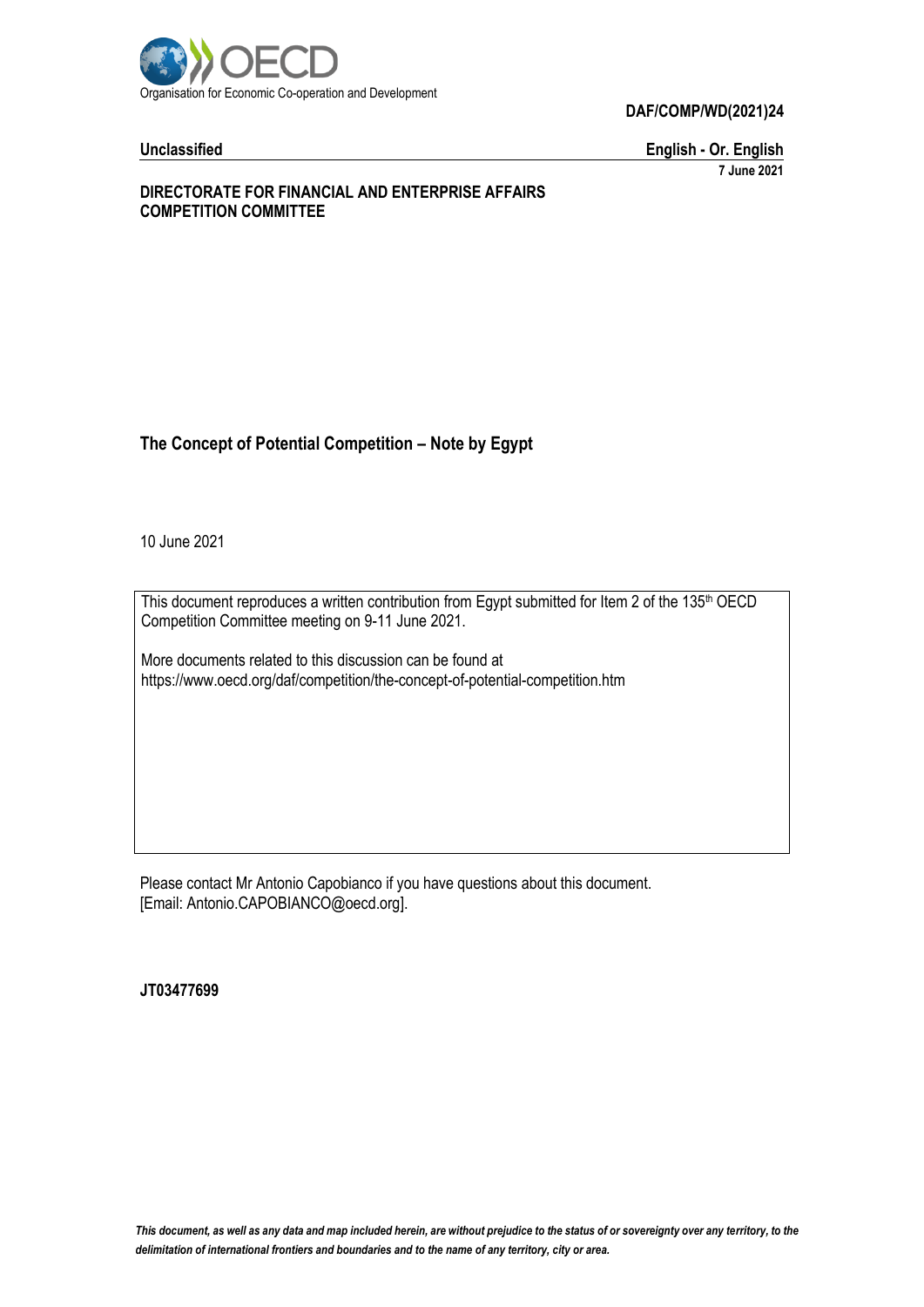# *Egypt*

# **1. Introduction**

1. A competitive market must ensure that potential entry is timely, likely and sufficient for new competitors<sup>1</sup>, in addition to easy expansion for existing competitors. This will be challenging if barriers to entry exist, as barriers would prevent potential competitors from attempting to enter the relevant market. Defining potential competition and barriers to entry and expansion are crucial since potential competition for incumbent firms in an industry changes market outcomes before or without actual entry. Potential competition is the competitive pressure from potential, as well as, existing competitors within a relevant market. Potential competition is a powerful deterrent to anticompetitive practices by existing firms, even if the industry currently has a highly concentrated structure.<sup>2</sup> Existing competition on the other hand is the competitive pressure existing on incumbent competitors from new or expanding competitors, enabling the promotion of a healthy competitive market benefitting both consumer and competitors.

2. Potential competition has the advantage of promoting a healthy relevant market, ensuring the existence of mutual pressure among rivals with comparable resources between market players, producing different products on a basis of competitive parity. Each firm has the intention to beat their competition in order to earn the highest profits, gain high efficiency and innovation levels, and increase their market share without harming effective competition.

3. The aim of this paper is to discuss the policy of the Egyptian Competition Authority ("ECA") regarding the assessment and the role of potential competition. This will be achieved by (1) first assessing the existence of potential competition in a relevant market (2) discuss potential competition in the assessment of anticompetitive practices and (3) mergers and acquisitions.

# **2. Assessing potential competition in the market**

# **2.1. The concept of potential competition**

- 4. In general, there are three possible ways for new market entry<sup>3</sup>:
	- 1. Market expansion by established companies by external or internal diversification into a different market,
	- 2. Product expansion by established companies by external or internal diversification into a different market or
	- 3. Start-up of a company.

5. An undertaking is considered a potential competitor if it has a concrete ability to enter the market, and does not meet any insurmountable barriers to entry. Possible new

<sup>&</sup>lt;sup>1</sup> Entry Barriers, Miguel de la Mano Chief Economist Team, European Commission

<sup>2</sup> Potential competition, *A Dictionary of Economics*, John Black, Nigar Hashimzade, Gareth Myles, OUP Oxford, Jan. 22, 2009

<sup>3</sup> OECD Roundtable on barriers to entry, Germany submission, 2005, p. 127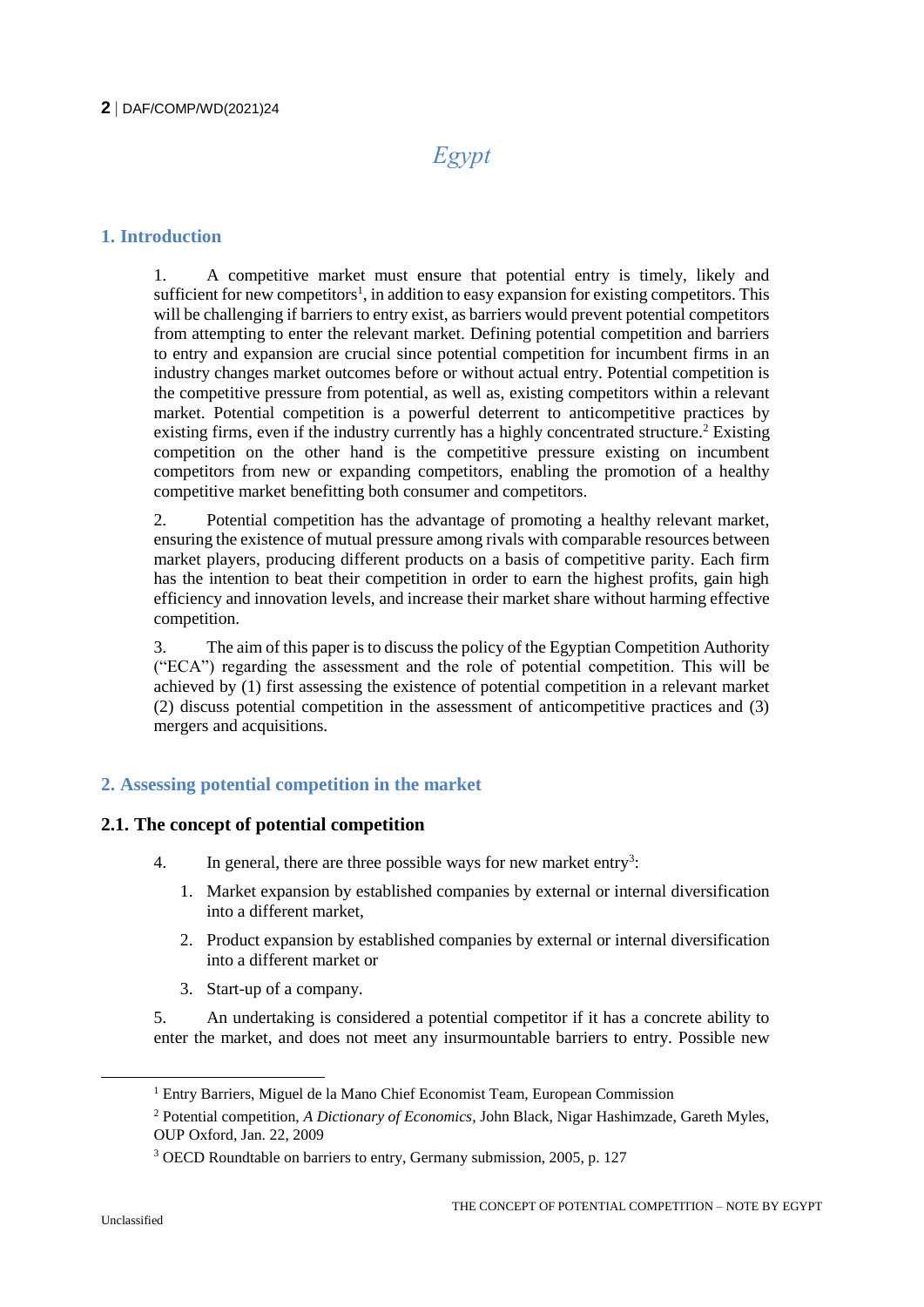firms in an industry may provide competition for incumbent firms before or without their actual entry.<sup>4</sup>

6. Potential competition exists when a company "would be likely, on realistic grounds, to undertake the necessary additional investments or other necessary switching costs to enter the relevant product and geographic market(s) within a reasonably short period of time in response to a small and permanent increase in relative prices."<sup>5</sup> A purely theoretical possibility of entry would not suffice to sustain a finding of potential competition.<sup>6</sup>

7. Even absent a current presence on the market, the realistic possibility of new entry acts as a competitive constraint on existing actors<sup>7</sup>. For potential entry to pose this constraint, it must be quick enough to influence the conduct of incumbent competitors.<sup>8</sup>

8. Potential competition can be eliminated as a result of high entry/expansion legal and behavioural barriers, preventing any new competitors from entering the relevant market, which would result in the dominant firm controlling the market and creating a nearmonopoly.

**9.** This displays how the elimination of potential competition can lead to the creation of a monopolistic market, in which the dominant undertaking controls prices and quantity of relevant products in the market, without fearing the potential competition coming from inside or outside the relevant market, which will be explored in various examples from ECA case law below.

#### **2.2. Barriers to entry facing potential competitors**

10. Barriers are all restrictions that hinder entry and have the effect of reducing or limiting competition.<sup>9</sup> Barriers to entry barriers may prevent potential competitors from entering an existing market, while barriers to expansion prevent existing competitors from expanding in an existing market.

11. Barriers to entry should not necessarily prevent potential competitors from entering the market forever in order to be anticompetitive, but it is sufficient to delay the entry of new firms to have a negative impact on the market.<sup>10</sup>

12. Barriers to entry and expansion are mentioned in Article 8 of the Executive Regulations of the Egyptian Competition Law ("ECL"), as one of the criteria taken into consideration to assess dominant position, which states that:

*"A person shall have an effective influence on the price of products or volume of supply in the relevant market if he has the ability to determine the price or volume* 

 $\overline{a}$ 

<sup>4</sup> Potential Competition, L. G. Thomas III, Goizueta Business School, Atlanta, GA, USA

 $5$  Commission Notice — Guidelines on the Application of Article [101TFEU] to Technology Transfer Agreements (2004) OJ C 101/02, § 67.

<sup>&</sup>lt;sup>6</sup> The Lundbeck case and the concept of potential competition, On-Topic 1 Concurrences  $N^{\circ}2$ -2017 l Sandra Marco Colino, pp. 24-50

<sup>&</sup>lt;sup>7</sup> The Lundbeck case and the concept of potential competition, On-Topic 1 Concurrences  $N^{\circ}2$ -2017 l Why protect potential competition? Niamh Dunne

<sup>8</sup> Case T-472/13 H. Lundbeck A/S and Lundbeck Ltd v. European Commission EU:T:2016:449, par. 104

<sup>9</sup> OECD - Organisation For Economic Co-operation And Development – Competition and Barriers to Entry - Policy Brief 2017

<sup>10</sup> OECD Policy Roundtable on Barriers to Entry, 2005.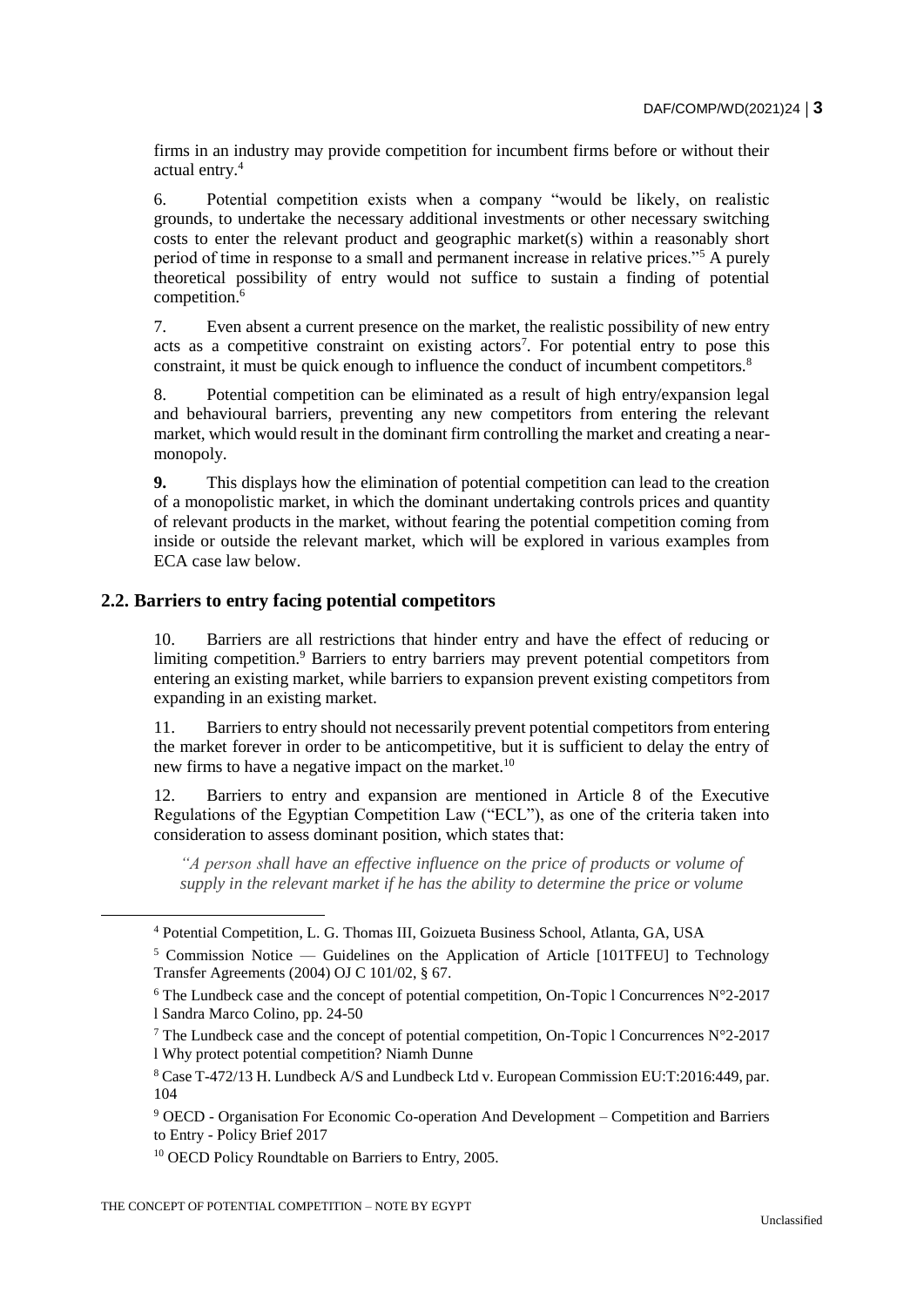*of supply of such products individually in the market without his competitors having the capacity to limit it, taking into account the following factors in particular:*

*The ability of the person and his/her competitors to obtain the raw materials necessary for production or to access the distribution channels.*

*The extent to which legal or actual restrictions affect the ability of a person's existing competitor to expand into the market in question or the ability of another person to enter that market."*

13. As mentioned in ECL and its Executive Regulations, barriers to entry may take several forms such as statutory barriers, structural barriers and strategic barriers.

14. First, statutory barriers are barriers set up in the form of laws, regulations and administrative decisions and practices.<sup>11</sup> They can take for instance the form of bureaucratic procedures to obtain government authorization to operate in a specific sector.

15. Second, structural barriers to entry usually arise from demand-related industry characteristics or resources that are imperative to the successful operation of an undertaking in a relevant market. They are related to industry conditions and the structure of the market, such as economies of scale, network effects, brand loyalty and sunk costs, and they are not generally created for the purpose of limiting entry or expansion.<sup>12</sup>

16. Third, strategic barriers are intentionally created by incumbent firms for the purpose of foreclosing competition by deterring new entrants or expansion of existing companies.<sup>13</sup>

17. Furthermore, the history of entry and exit of market players in a particular market provides useful information on the likelihood of entry occurring in a timely manner and on a sufficient scale.

18. ECA conducted a market study on steel rebar used in the construction industry to stand on the allegedly exponential price increase thereof. The study covered the period from January 2002 through December 2006.<sup>14</sup>

19. ECA established that the main reason behind the lack of competition in this key sector resides in the absence of sufficient integrated plants to compete effectively with the dominant firm and to be cost effective, hence to reduce the industry marginal cost. The study showed there was only one integrated plant (besides the dominant firm) with a market share of 0.5%; this was due to various reasons (financial, managerial and structural problems). As such, ECA conducted advocacy efforts with the Ministry of Trade and Industry to re- open licenses for new integrated plants which had been blocked for several years. Accordingly, the Ministry made a bid and awarded four new licenses in 2008.

20. In a similar vein, ECA recommended to the Ministry to ease the entry of imported steel rebar especially that the Egyptian specs seem to be tighter than other countries. Hence, the Ministry took several measures to facilitate the importation of rebar, including reducing customs tariff to zero, changing the specs, shortening the administrative procedures from 30 days to 1 day. Consequently, the amount of imports climbed in one year (2009) from 1% to 23%, prices went down from 8000 EGP per ton to less than 3100 EGP a ton and the then dominant firm decreased by 10%.

<sup>&</sup>lt;sup>11</sup> OECD Policy Roundtable on Barriers to Entry, 2005 p. 128.

<sup>&</sup>lt;sup>12</sup> OECD Policy Roundtable on Barriers to Entry, 2005 p. 129-130.

<sup>&</sup>lt;sup>13</sup> Concurrences Glossary of Competition Terms, "Barriers to Entry".

<sup>&</sup>lt;sup>14</sup> Steel, study requested by Minister of Trade and Industry 16/7/2006, concluded on 27/1/2009.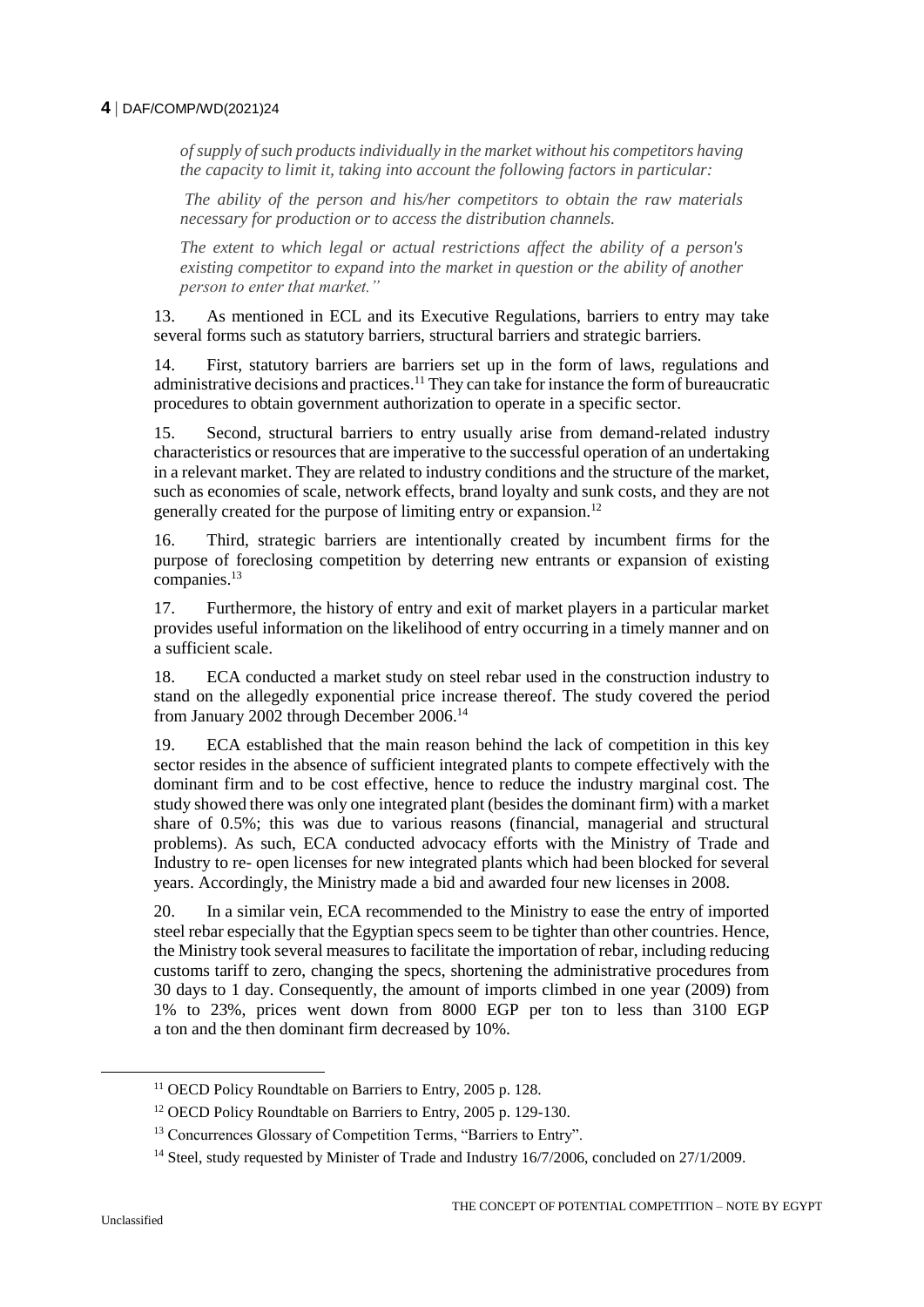21. As demonstrated, barriers to entry are considered as the main obstacle facing potential competitors, preventing them from entering a certain market, which result in anticompetitive effects in this market from the absence of potential competition or from the abuse of an undertaking taking advantage or creating barriers to entry.

# **3. Potential competition in the assessment of anticompetitive practices**

22. Insubstantial potential competition in a market may lead to violations of ECL that may take the form of:

- An existing competitor abusing its dominant position,
- Several competitors forming anti-competitive agreements, whether being in a horizontal relation or in a vertical one.
- 23. These two forms of violations will be presented in details in this section.

### **3.1. Abuse of dominant position**

24. Barriers to entry, created in a certain market, make it more costly for potential rivals to enter the market. They often lead to the exclusion of potential competitors from the market, which reduces the competitiveness in the market and decreases the consumers' welfare in result of the lack of competition in the market. Moreover, the opposite is true, when a dominant undertaking abuses its dominant position in a market; this creates barriers to entry for new competitors.

25. This was present in the Carpet Market case  $15$ , where a firm had a dominant position in the market for machine-made carpets in Egypt from 2008 to 2011, and was abusing this position by forcing distributors to deal exclusively in its products and don't distribute any of its competitors' products.

26. ECA's investigation into the dominant firm's practices revealed a number of barriers to market entry in the form of difficulties in establishing a new carpetmanufacturing factory in terms of high investment costs. The dominant firm's executives themselves stated that to establish a factory able to compete, it must have at least 20 carpet manufacturing machines with each costing 1 million euros. It should be noted that in order to create an effective factory that can compete with the dominant firm, it must have about 100 carpet fabric machines, which was an estimated cost of 850 million Egyptian Pounds at the time. In addition to that, it was difficult to obtain sophisticated and efficient carpet manufacturing machines, as they are available only in Van de Weile's machines, where the dominant firm has recognized that Van de Weile's machines are the greatest in the world.

27. In addition to the fact that these machines are manufactured on demand, it is practically difficult to obtain them in one year. At least 5 to 10 years will be required just to obtain them, as the purchase of carpet manufacturing machines is an essential factor in determining the ability of competitors to limit the impact of the dominant firm on the market in question.

28. On another note, in 2016 ECA started investigating the practices of the Confederation of African Football (CAF) concerning an unfair exclusive licensing of all marketing and media rights of the main regional football championships in Africa to Lagardere (a firm operating in content publishing, production, broadcasting, and

<sup>&</sup>lt;sup>15</sup> Carpet Market case, ECA, 2011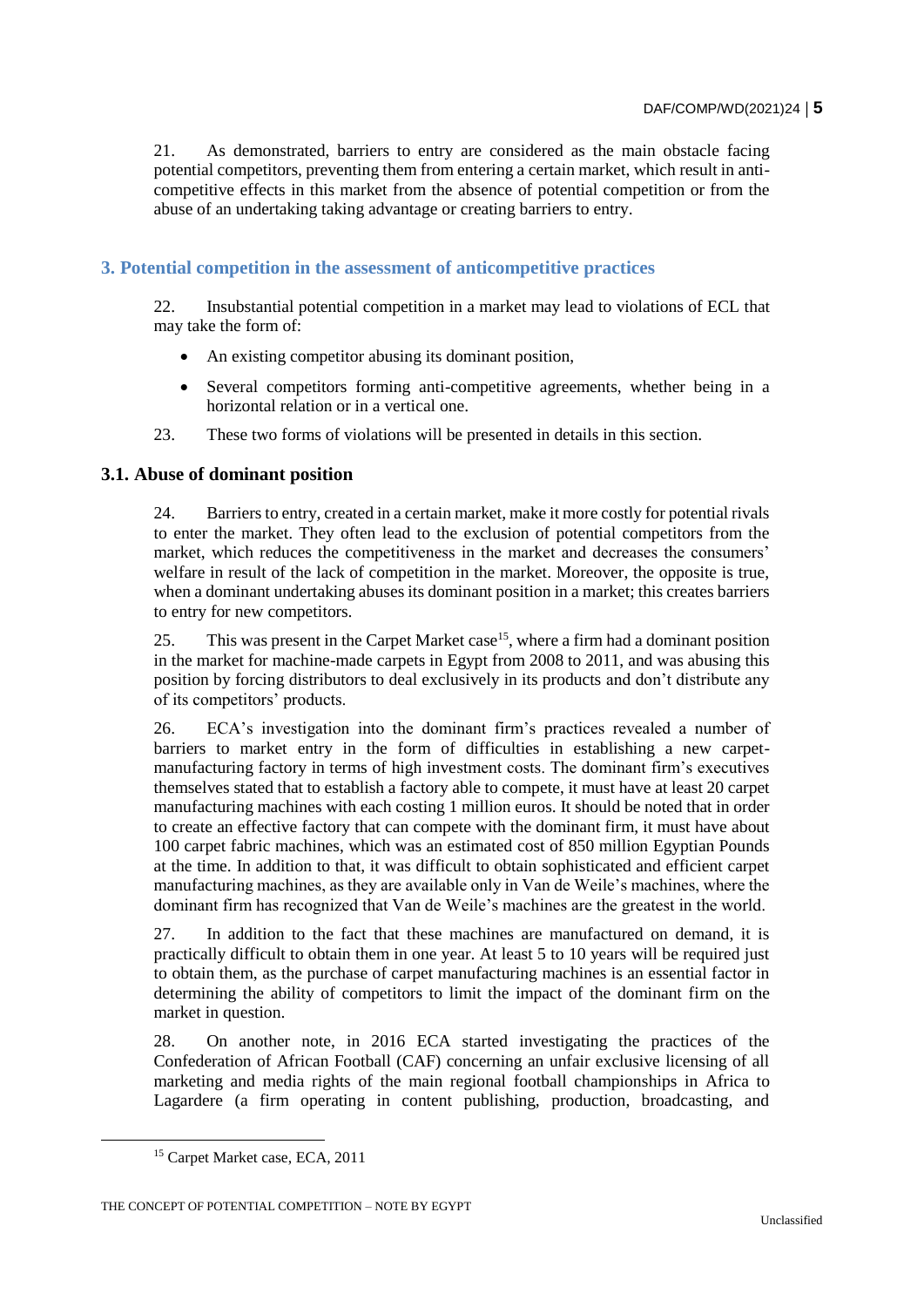distribution, including that of football events worldwide). ECA concluded that CAF is in a dominant position, as it was the sole owner of all media and marketing rights of all African football tournaments. Hence, it had the power to license these rights to any other undertaking in a fair and competitive matter.

29. ECA's investigation revealed that CAF awarded Lagardere exclusivity over the above-mentioned rights for a total of twenty years by renewing a previous contract. ECA established that the absence of tendering procedures automatically eliminated any potential competitors from entering or remaining in the market. Moreover, the renewal mechanism embodied within the old CAF-Lagardere agreement, covering the period between 2007 until 2016, constituted by itself a barrier to entry that would automatically exclude actual or potential competition. Finally, ECA established that CAF sold all its rights related to major sports events in one single package despite the absence of any link between different tournaments and selling all media rights for the live broadcasting of these tournaments via all broadcasting outlets to one single entity, despite the absence of any natural or commercial links between the different media outlets.

30. ECA ordered firstly, the immediate termination of the CAF/Lagardere agreement within the Egyptian market and the suspension of its effects within the Egyptian territories. Secondly, an obligation on CAF to follow free open, fair and transparent tendering procedures for the award of broadcasting rights within the Egyptian market. Thirdly, an obligation on the CAF to assess the offers made by different bidders according to objective pre-set criteria. Fourthly, an obligation on the CAF to offer its broadcasting rights in several smaller (reasonable and meaningful) packages on a market-by-market base, particularly separating the sale of live TV broadcasting rights from Internet live streaming and other internet rights. In addition to 'no single buyer obligation' on packages involving valuable live rights.

31. These cases illustrate how barriers to entry could be exploited by a dominant undertaking to abuse its dominant position in a market, and how these barriers can eliminate any type of potential competition in the market.

# **3.2. Anticompetitive Agreements**

#### *3.2.1. Horizontal agreements*

32. Horizontal agreements are agreements concluded between firms competing at the same market level. Article 6 of the ECL states that:

*"Contracts or agreements between competing entities are prohibited if they may or likely to lead to:*

*Increase, decrease, or fix prices of products*

*Market allocation or portioning on the basis of geographical areas, distribution centers, customer nature, product quality, market share, seasons or time periods.*

*Coordinating with regard to proceeding or refraining from participating in tenders, auctions, negotiations and other calls for procurement.* 

*Restricting the manufacturing, production, distribution or marketing operations of products, including restricting the type or size of the product, or limiting its availability"*

33. Article 6 ECL has the aim to prevent anticompetitive agreements which may arise between competing persons. Thus, the concept of competing persons must be first defined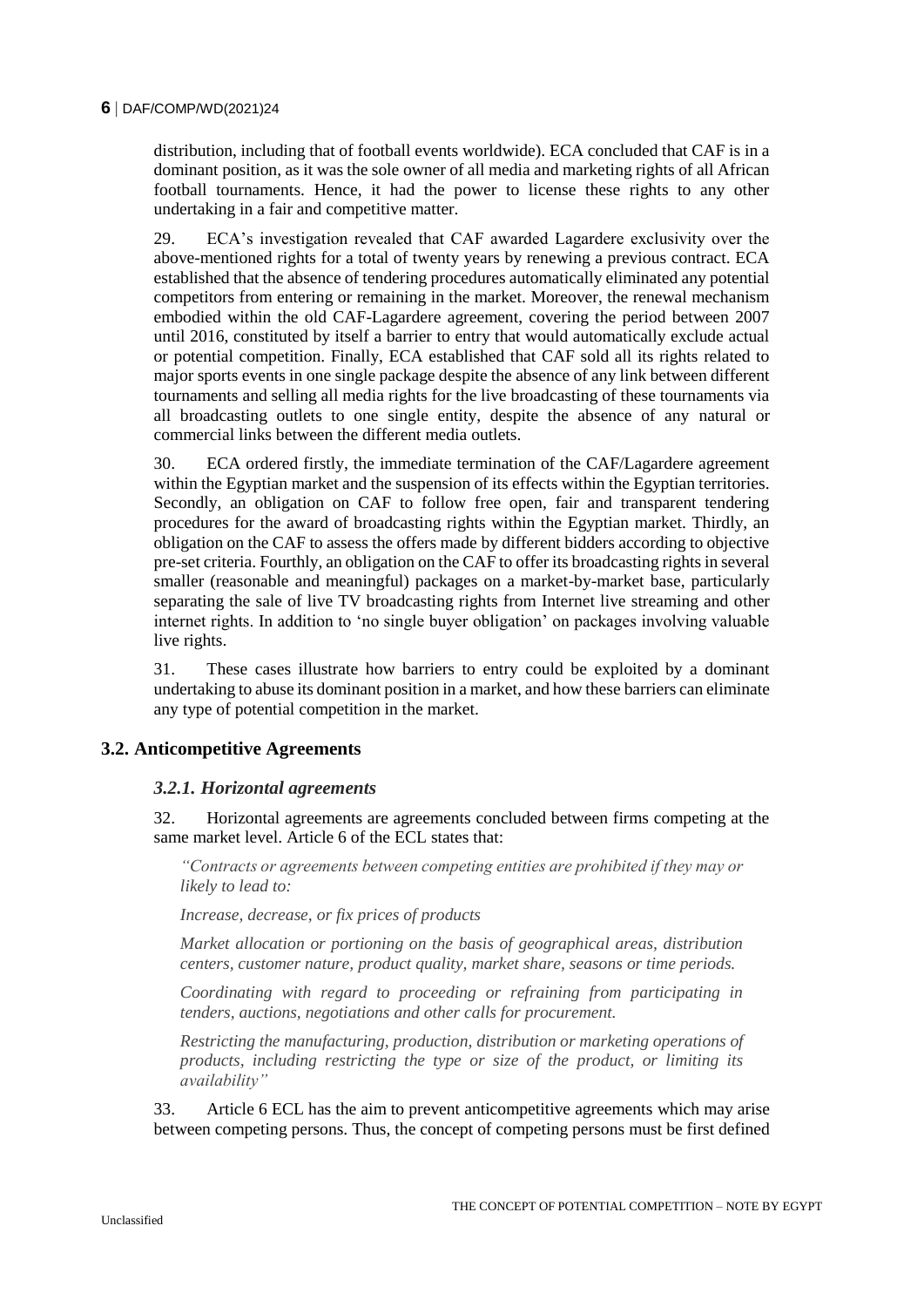and whether it only covers actual competitors in a relevant market or extends to potential competitors/entrants in the market.

34. In this context, Article 11(2) of the Executive Regulations of ECL defines competitors as persons currently operating in the same relevant market or have the potential to enter the relevant market in the future.

35. This was confirmed and applied in the ECA's investigation of the healthcare sector, initiated in 2018. In this case, ECA established that hospitals and radiology center members of the Board of Directors of the Chamber of Health Care Providers have agreed to raise and fix contractual prices for medical services which is considered an infringement to Article  $6(1)$  ECL.<sup>16</sup>

36. In this case, ECA confirmed that the concept of competing persons includes persons who operate in the same relevant market or may operate in the same market in the future or, in other words, are potential competitors. A person who is not currently an existing market player but can undertake the additional investment necessary to enter the market or to shift from the market in which they operate to the market in question, in a relatively short period. Thus, hospital members of the Board of Directors of the Chamber, which currently does not have a psychiatric or ophthalmology departments, are considered as competitors to specialized hospitals.

37. Horizontal agreements, whether hardcore or non-hardcore cartels, are one of the most serious competition offences which may harm potential competition in the market. Each economic entity has to take its decisions individually, without influence by other entities, in line with the principles of free market economics, which assume that competition between different entities must be based solely on supply and demand mechanisms without influence from other competitors in the market.

38. In addition, anticompetitive horizontal agreements may have an effect of foreclosing the market and, consequently, hindering potential competition. In fact, ECA had initiated a case concerning horizontal agreements that have had a negative impact on the potential competition in the market, and could be considered as a barrier to entry hindering potential competition.

39. ECA established that Delivery Hero exercised its veto right concerning Glovo's launch of Series D investment round. Delivery Hero was able to block the investment round and condition its approval upon Glovo's exit from several geographical markets, including Egypt. Thus, the exercise of the veto right led to a Market Allocation Agreement that violates Article 6 of ECL as this agreement will result in the exit of Glovo from the Egyptian market and therefore, the remaining main market players will be Otlob and Carriage, which are two subsidiaries under Delivery Hero.

40. Glovo's exit from the Egyptian market would harm the on-demand delivery of grocery goods or related marketplace, and the online on-demand prepared food ordering and delivery service market. As the online on-demand prepared food ordering and delivery market would be deprived from an innovative and efficient supplier of online food services that has incentivized other competitors to join the race of innovation. Following the exit of Glovo, market concentration in the online on-demand food ordering and delivery market would increase tremendously. Moreover, potential entrants would be unable to present an effective challenge to Otlob and Carriage due to their strong position in the market and the high barriers that Otlob and Carriage may impose. Otlob and Carriage were in possession of a huge customers database that new market players lack, Delivery Hero had the ability

<sup>&</sup>lt;sup>16</sup> ECA's assessment of hospitals and radiology centre members of the Board of Directors of the Chamber of Health Care Providers, 3 September 2019.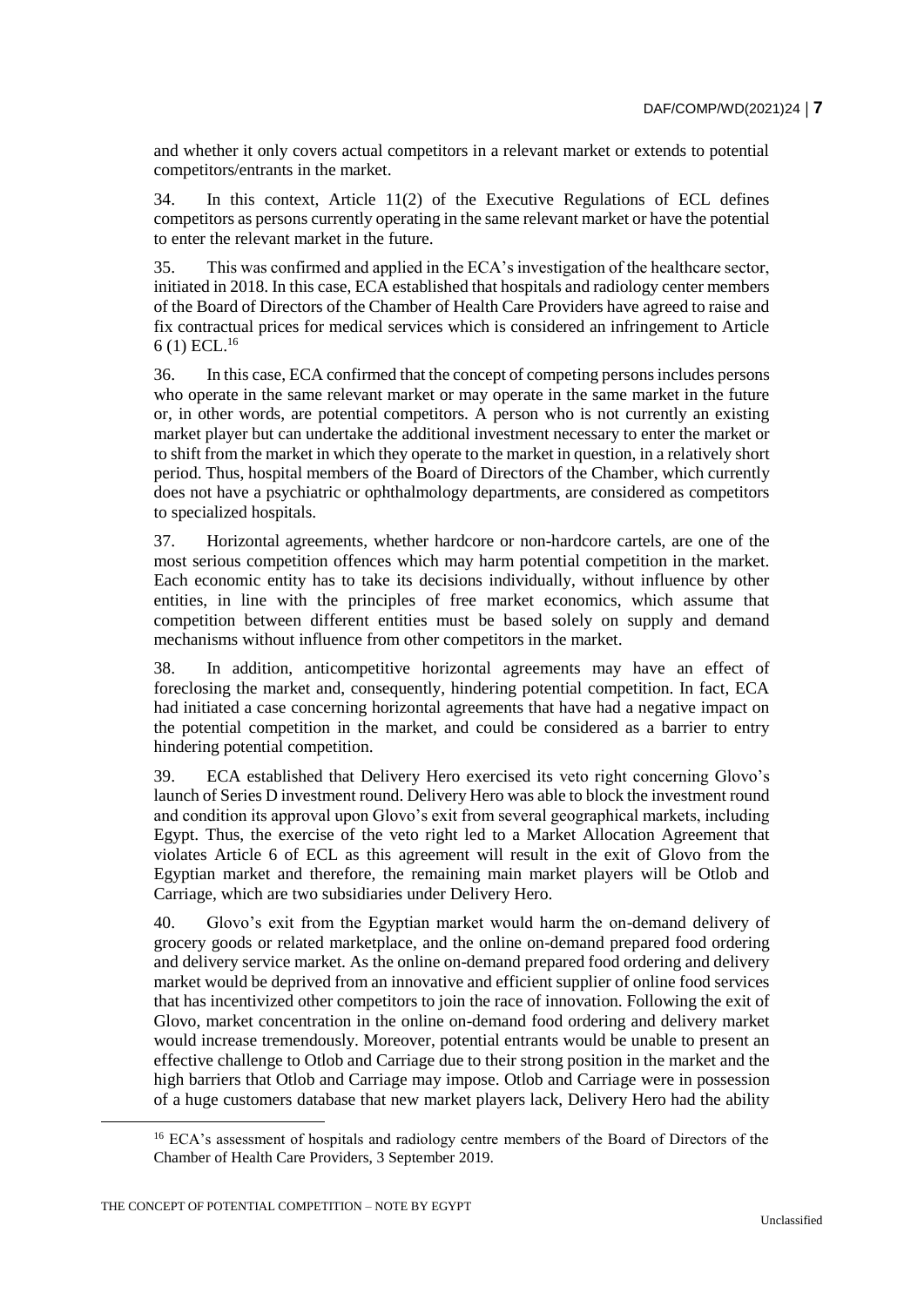to use its deep pockets to protect Otlob and Carriage from the threats of competition by forcing the exit of current competitors or preventing entry of potential competitors whether through acquiring their competitors, as previously experienced over the past nine years. Delivery Hero had acquired twenty companies worldwide, by predatory pricing that might be exercised on three different sides of the market: consumers, drivers, and restaurants.

41. ECA has reached the conclusion that Delivery Hero and Glovo have entered into two cartel agreements that contravened Article 6 of ECL and ordered both parties to promptly cease and desist the anti-competitive agreements which resulted in the exit of Glovo from the Egyptian market and restore the initial situation prior to the agreements; Glovo should not proceed with any liquidation proceeding and shall resume its operations in Egypt and that Glovo shall announce and resume their operations in Egypt through the same means used in announcing their exit from the Egyptian market.<sup>17</sup>

# *3.2.2. Vertical agreements*

42. Vertical agreements are agreements concluded between firms competing on two different levels of market. Article 7 of the ECL states that *"Agreements or contracts between a Person and any of his supplier or clients are prohibited, should they intend to restrict competition."*

43. Anticompetitive vertical agreements aim to reduce market access to actual or potential competitors, thereby increasing their costs or otherwise impairing their ability to compete. This motive is commonly referred to as foreclosure, exclusionary behavior, and raising rivals' costs, which in turn lead to hinder potential competition<sup>18</sup>.

44. In 2008, ECA received a complaint against Ghazal studio who has taken control of all the photography and video shooting inside the luxury hotel halls in Alexandria. ECA established that contracts concluded between Ghazal studio and five-star Hotels in Alexandria had a clause that impairs the entry of other photographers in these hotels. This clause relates to an amount to be paid by the client if they wish to hire a different studio than the studio contracted to the hotel or auditorium, which constitutes a constraint to competition for the remaining photography studios in the market. Moreover, the negative effects of these agreements on competition have already been achieved with a studio already out of business after working at the Sheraton Park Hotel, one of the five-star hotels in Alexandria, and others unable to enter the market and engage in this activity.

45. ECA reached the conclusion that agreements concluded between Ghazal studio and five-star Hotels in Alexandria constitutes a violation to Article 7 of the ECL and ordered the immediate termination of the mentioned violations.

# **4. Potential competition in the assessment of merger and acquisitions**

46. Article 19 of the ECL imposes an obligation for any undertaking with the turnover of at least 100 million Egyptian pounds to notify ECA upon their acquisition of assets, proprietary or usufructuary rights, shares, establishment of unions, mergers, amalgamations, appropriations, or joint management of two or more persons.

<sup>&</sup>lt;sup>17</sup> ECA's assessment of anti-competitive agreements between Glovoapp23, S.L. and Delivery Hero SE, June 2019

<sup>&</sup>lt;sup>18</sup>vincent Verouden, Vertical Agreements: Motivation and Impact, 2008. retrieved from: [https://ec.europa.eu/dgs/competition/economist/vertical\\_agreements.pdf](https://ec.europa.eu/dgs/competition/economist/vertical_agreements.pdf)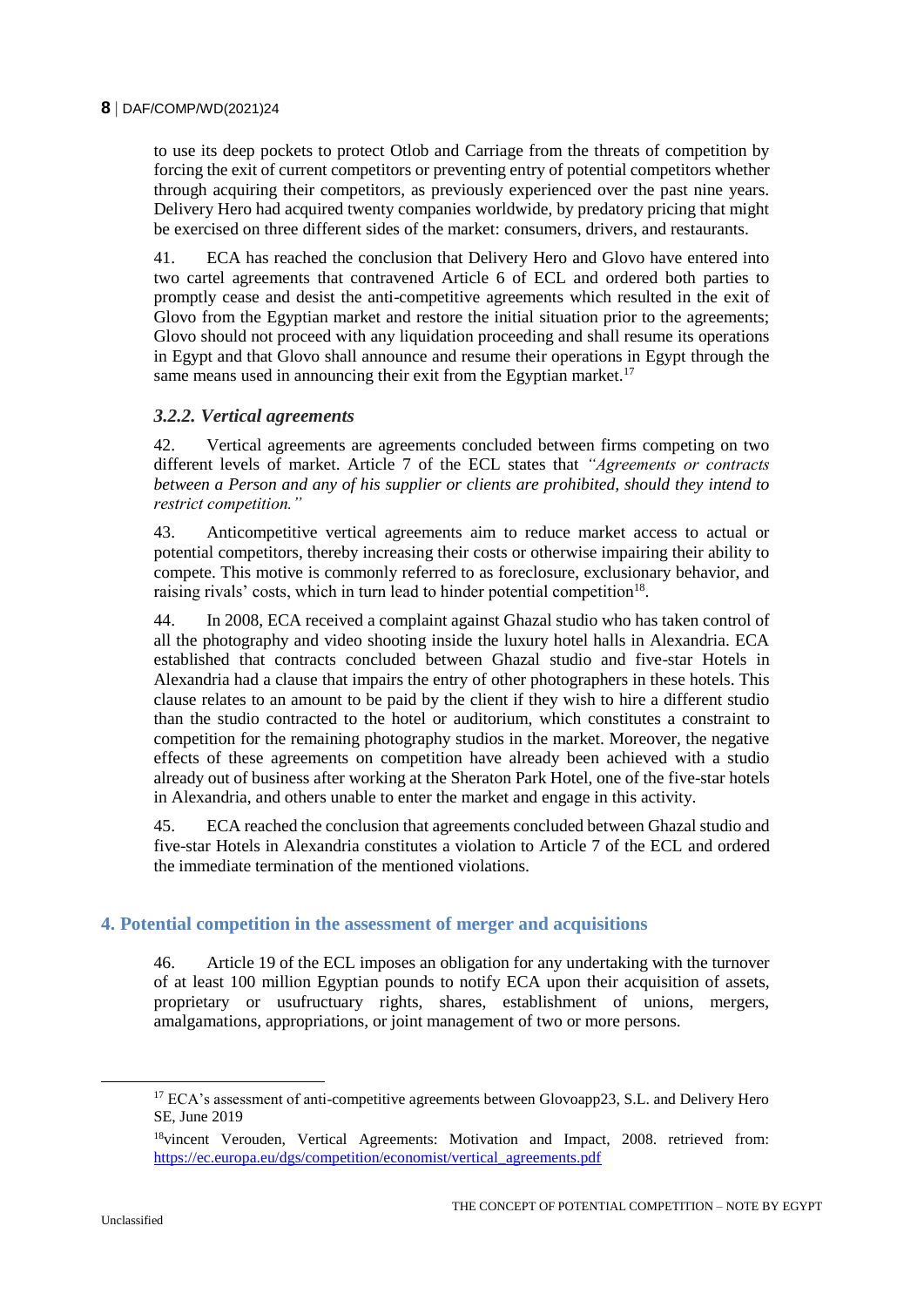47. In this context, ECA may find it necessary to intervene, under Articles 6, 7, and/or 8 of ECL, in cases where mergers or acquisitions may lead to irreversible harm to competition, mainly through the creation of a non-contestable dominant position<sup>19</sup>.

48. Potential competition is relevant in assessing any potential merger, which might substantially lessen competition where, absent the merger, entry or expansion by either or both merging firms may have resulted in new or increased competition between them.

49. Existing firms and potential competitors can interact in an ongoing dynamic competitive process, and a merger could lead to a loss of dynamic competition. Firms that are exerting effort or investment that may eventually lead to their entry or expansion will do so based on the opportunity to increase their sales and earn higher profits. Incumbent firms that are exerting efforts to improve their own competitive offering may do so to mitigate the risk of losing future profits to potential entrants. In this sense, potential entrants can be thought of as dynamic competitors, even before they effectively enter and commence supplying customers. A merger may reduce the incentives of dynamic competitors to continue with efforts to enter or expand, or the incentive of incumbent firms to mitigate the threat of future rival entry or expansion. The impact of such a reduction in efforts would affect customers in the present, rather than solely from a future point in time when entry or expansion may occur.

50. This was evident in the case of Uber/Careem, where ECA found that the transaction may have anti-competitive effects on the entry of potential competitors as Uber has previously taken measures where entrants may foresee difficultly of entering and remaining in the market. Entry was also unlikely if there is existing brand loyalty or if the posttransaction entity has superior technology. Moreover, even if potential competitors succeed in entering the market and raising capital, "some experience advantages cannot be replicated through accelerated spending programs by late entrants"<sup>20</sup>. Customers may remain loyal to Uber and Careem brands, especially given current plans to maintain both brands separately. The post-transaction entity will have an advantage on the market, as the acquirer is the first-mover incumbent, which can constitute a barrier to entry for potential entrants, as it may minimize their ability to access funds. $21$ 

51. Also, ride-hailing platforms may also target drivers who do not own cars by offering them facilitations to purchase new cars. Drivers who obtain such facilitations are more likely UberX full-time drivers and are hence frequent users of the platform. This creates an attractive target for ride-hailing platforms. They form a significant portion of Uber drivers, which do not own the vehicles they operate. Hence, if a new entrant cannot offer drivers that do not own cars similar advantages, it is unlikely that they will consider joining the platform.

52. Furthermore, for drivers who do not own vehicles and want to join the Car-leasing program, they must meet the "Partner Drivers Application Referral Criteria". One aspect of the criteria is for the driver to be eligible, is to complete a required number of trips with Uber. The number of trips is excessive that drivers who work de facto exclusively with Uber can only meet it. This exclusivity creates a barrier to entry for potential entrants

<sup>19</sup> OECD, Merger control in dynamic markets – contribution from Egypt. retrieved from: [https://one.oecd.org/document/DAF/COMP/GF/WD\(2019\)22/en/pdf?\\_ga=2.191458799.41852381](https://one.oecd.org/document/DAF/COMP/GF/WD(2019)22/en/pdf?_ga=2.191458799.41852381.1621449619-122853464.1621449616) [.1621449619-122853464.1621449616](https://one.oecd.org/document/DAF/COMP/GF/WD(2019)22/en/pdf?_ga=2.191458799.41852381.1621449619-122853464.1621449616) 

<sup>&</sup>lt;sup>20</sup> Kathryn Rudie Harrigan, Strategic Flexibility and Competition Advantage, Oxford Research Encyclopedia of Business and Management, 2017, p. 16.

 $21$  European Commission, Guidelines on the assessment of horizontal mergers under the Council Regulation on the control of concentrations between undertakings, OJ 2004/C 31/03, 5 February 2004, §71.